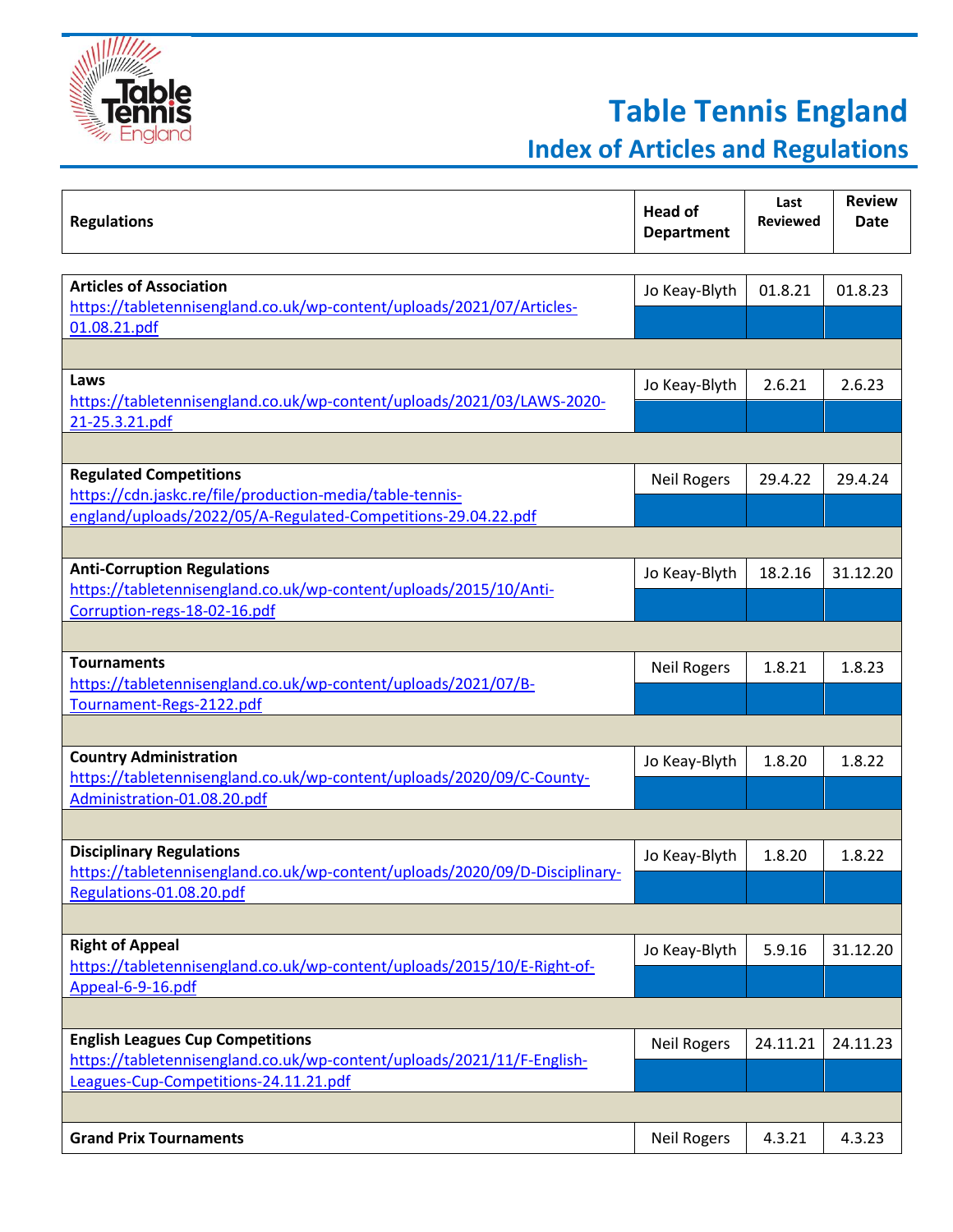

## **Table Tennis England**

## **Index of Articles and Regulations**

| <b>Regulations</b>                                                         | <b>Head of</b><br><b>Department</b> | Last<br>Reviewed | <b>Review</b><br><b>Date</b> |
|----------------------------------------------------------------------------|-------------------------------------|------------------|------------------------------|
|                                                                            |                                     |                  |                              |
| https://tabletennisengland.co.uk/wp-content/uploads/2020/09/G-Grand-Prix-  |                                     |                  |                              |
| 01.08.20.pdf                                                               |                                     |                  |                              |
| <b>Coaching Regulations</b>                                                | <b>Greg Yarnall</b>                 | 8.4.14           | 31.12.20                     |
| https://tabletennisengland.co.uk/wp-content/uploads/2011/12/H-             |                                     |                  |                              |
| Coaching Aug14.pdf                                                         |                                     |                  |                              |
|                                                                            |                                     |                  |                              |
| <b>Election of Directors</b>                                               | Jo Keay-Blyth                       | 1.10.21          | 1.10.23                      |
| https://tabletennisengland.co.uk/wp-content/uploads/2021/10/I-Electoral-   |                                     |                  |                              |
| Register-Election-of-Directors-01.10.21.pdf                                |                                     |                  |                              |
|                                                                            |                                     |                  |                              |
| <b>Affiliation &amp; Registration</b>                                      | Jo Keay-Blyth                       | 7.11.21          | 7.11.23                      |
| https://tabletennisengland.co.uk/wp-content/uploads/2021/11/J-Affiliation- |                                     |                  |                              |
| Regs-07.11.21.pdf                                                          |                                     |                  |                              |
|                                                                            |                                     |                  |                              |
| <b>County Championships</b>                                                | <b>Neil Rogers</b>                  | 1.8.21           | 1.8.23                       |
| https://tabletennisengland.co.uk/wp-content/uploads/2021/10/K-County-      |                                     |                  |                              |
| Championships-08.10.21.pdf                                                 |                                     |                  |                              |
|                                                                            |                                     |                  |                              |
| <b>British League General</b>                                              | <b>Neil Rogers</b>                  | 1.8.21           | 1.8.23                       |
| https://tabletennisengland.co.uk/wp-content/uploads/2021/10/LG-General-BL- |                                     |                  |                              |
| 08.10.21.pdf                                                               |                                     |                  |                              |
|                                                                            |                                     |                  |                              |
| <b>Junior British League</b>                                               | <b>Neil Rogers</b>                  | 1.8.21           | 1.8.23                       |
| https://tabletennisengland.co.uk/wp-content/uploads/2021/07/LJ-Junior-BL-  |                                     |                  |                              |
| 01.08.21.pdf                                                               |                                     |                  |                              |
|                                                                            |                                     |                  |                              |
| <b>Senior British League</b>                                               | <b>Neil Rogers</b>                  | 1.8.21           | 1.8.23                       |
| https://tabletennisengland.co.uk/wp-content/uploads/2021/07/LS-Senior-BL-  |                                     |                  |                              |
| 01.08.21.pdf                                                               |                                     |                  |                              |
|                                                                            |                                     |                  |                              |
| <b>Veterans British League</b>                                             | <b>Neil Rogers</b>                  | 1.8.21           | 1.8.23                       |
| https://tabletennisengland.co.uk/wp-content/uploads/2021/07/LV-Veterans-   |                                     |                  |                              |
| BL-01.08.21.pdf                                                            |                                     |                  |                              |
|                                                                            |                                     |                  |                              |
|                                                                            |                                     |                  |                              |